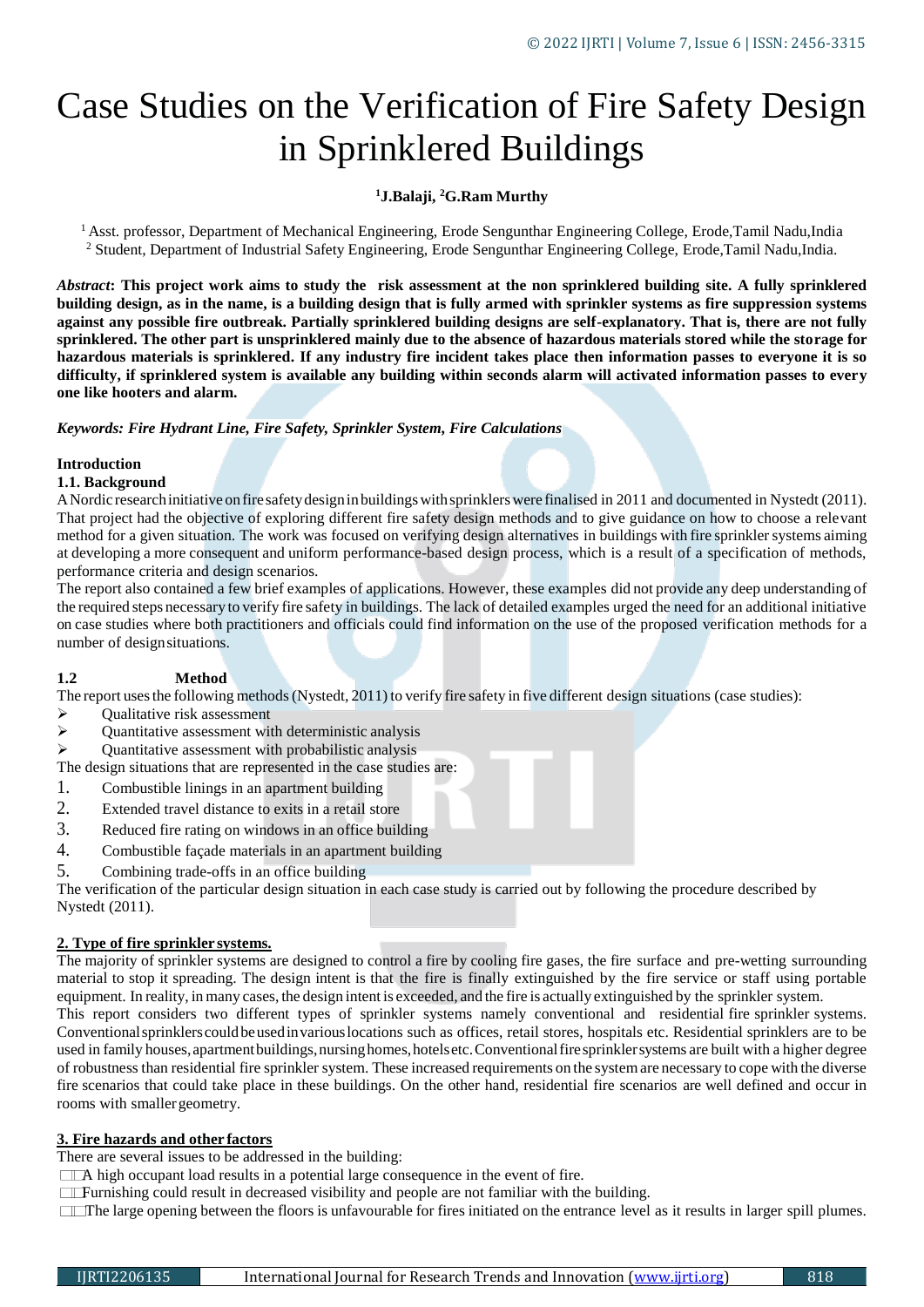Spill plumes will increase the volume of the smoke and decrease the available safe egress time on the upper level. A large part of the escape capacity is located in the entrance level resulting in relative long escape times from the upper level.

#### 4. Fire development calculations

The fire development have been calculated by the use of a computational fluid dynamics model – Fire Dynamics Simulator (FDS, version 5.5.3) developed by NIST (McGrattan et. al., 2010). The software quantifies the transportation of smoke and heat in the building. The building (i.e. the domain in the fire simulation) is divided into app. 750,000 cells (0.2 x 0.2 x 0.2 m). The dimensionless heat release rate Q\* is 1.2 and the resolution of the fire D\*/δx is 12. Reference value on Q\* is 0.3 to 2.5 and 10 to 20 on D\*/δx is 12 (Nystedtet. al., 2011). An illustration of the model is shown in Figure1

Figure 1 Model of building used in the fire simulation.

# Group A Residential Group B Educational Group C Institutional Group D Assembly Group E Business Group F Mercantile Group G Industrial Group H Storage Group J HazardouS

# **Classification of Buildings**

#### **Past Experience put into the Code**

Upahar Cinema Fire :- Resulted in Exclusion of Oil filled electrical equipment in the Basement

Dabwalli Fire :- Provided inputs with respect to Exit difficulties and Passive provisions (Meerut fire which took place subsequent to the NBC 2005 is also an eye opener in this regard

Underground shopping complex fires in Mumbai and Bangalore :- Derived useful inputs with regard to fire separations (For every  $750M<sup>2</sup>$  area, Blank wall to be provided OR for Every 40M linear length if the it is a long building)

IGI Airport fire :- How dangerous buildings are when huge concealed spaces are left unattended or not protected by detectors. Some useful provisions have been made in NBC for this purpose. (and so on)

#### **ACCIDENT PREVENTION:**

- □ Safety Audits
- □ Routine Safety Inspection
- □ Safe Working Practices<br>□ Performance Assessmer
- Performance Assessment
- $\Box$  Interaction
- $\square$  Education and Training<br> $\square$  Eollowing Safety Stand
- Following Safety Standards.